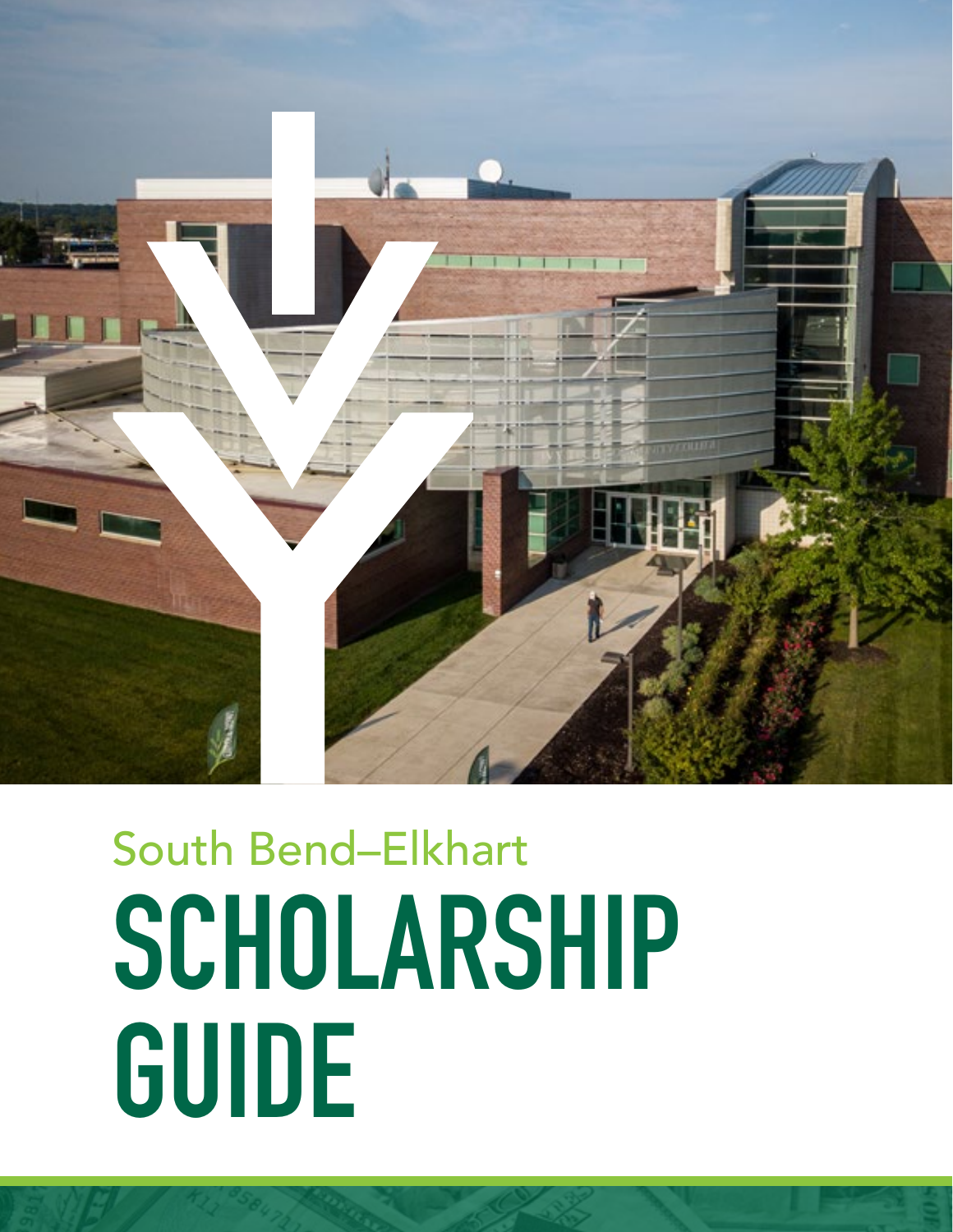# \$ 6,000,000 IN SCHOLARSHIPS AND SCHOOL AID

#### THERE'S NOTHING BETTER THAN GETTING SOMETHING FOR FREE ESPECIALLY WHEN IT'S MONEY.

Scholarships give you the ability to earn free money for college, in other words, it doesn't have to be repaid. With Ivy Tech Community College's already affordable tuition, you are guaranteed to get the best deal for your education. Scholarships are based on a number of factors, including financial need, academic performance or even both!

Ivy Tech offers approximately 600 scholarships worth \$6 million. There are options for every type of student, and all you have to do is complete one scholarship application!

Scholarships are often offered at campus or community levels. Ivy Tech scholarships are typically awarded at the beginning of each semester. Students can see if they received an Ivy Tech scholarship by logging in to [MyIvy](https://my.ivytech.edu/) and viewing their financial aid awards.

#### HERE ARE A FEW THINGS YOU NEED TO KNOW READY TO GET STARTED?

To qualify for scholarships you must first be enrolled at Ivy Tech. Get started at [IvyTech.edu/NewStudents.com](http://IvyTech.edu/NewStudents.com)

Financial need is a criterion for most scholarships. Be sure to complete your [Free Application](https://studentaid.ed.gov/sa/fafsa)  [for Federal Student Aid \(FAFSA\)](https://studentaid.ed.gov/sa/fafsa) before applying for scholarships. The FAFSA will also qualify you for federal aid as well, giving you a greater opportunity to receive aid.

You should also complete a scholarship application, which is available on Mylvy. Just log in to [MyIvy](https://my.ivytech.edu/) and click on "Billing and Financial Aid" under the student dashboard.

Keep in mind that you only have to complete one scholarship application for each academic year to be eligible for most Ivy Tech scholarships.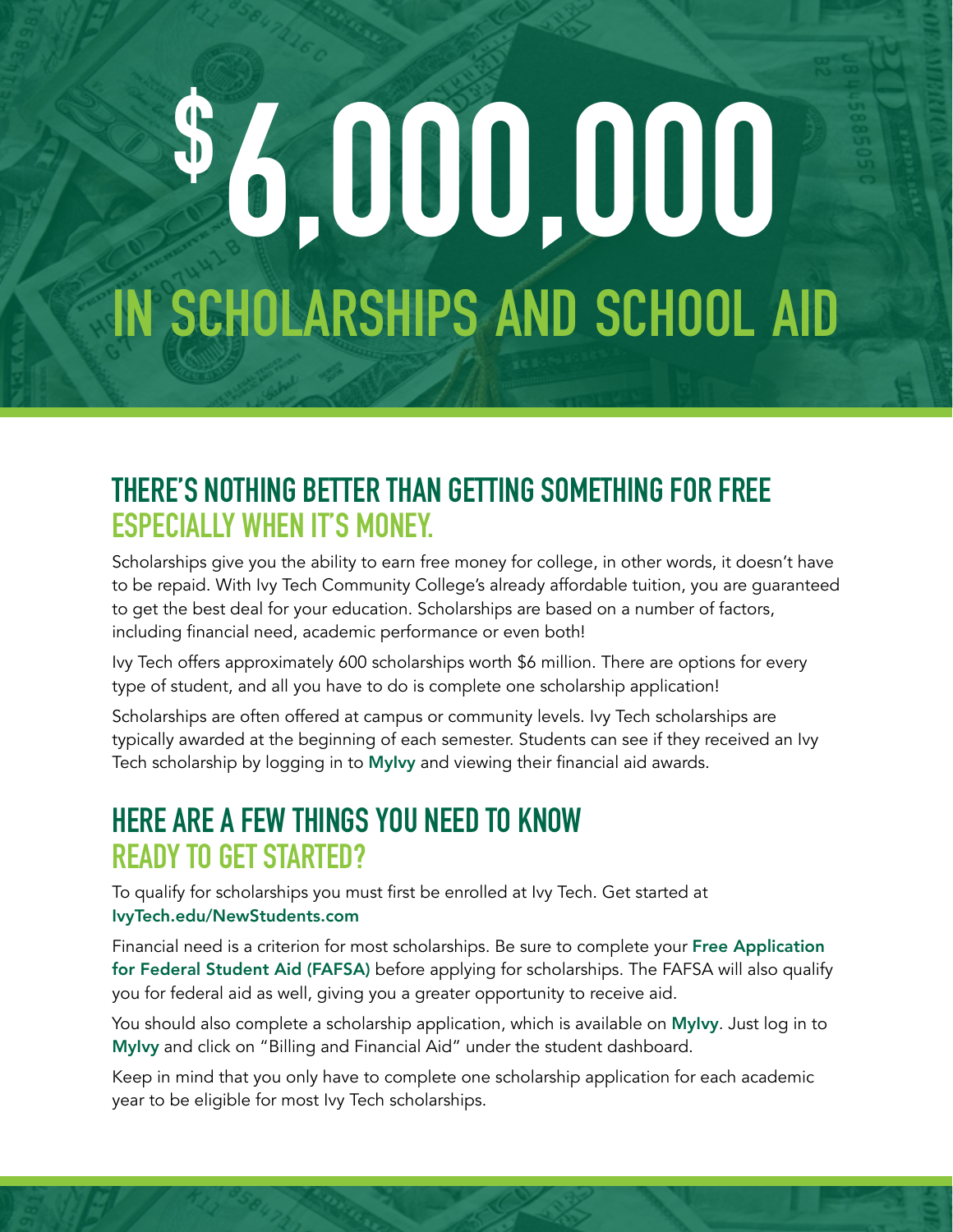#### AMERICAN CULINARY FEDERATION

The applicant must be a full or part time degree seeking student admitted to the Hospitality [Administration](https://www.ivytech.edu/hospitality-admin/) program at IVY Tech Community College South Bend and be a Junior Member of the ACF South Bend Chefs and Cooks Association. Participate in a minimum of twelve (12) hours of ACF sanctioned events and no less than two events. Successfully completed at least fifteen (15) quality credit hours, of which six (6) must be in the Hospitality Program. The student will possess an overall GPA of at least 2.5, and a GPA of at least 3.0 for Hospitality Administration classes.

#### COMMUNITY FOUNDATION OF ST. JOSEPH COUNTY IVY TECH SCHOLARSHIP

Provided by the Community Foundation of St. Joseph County. This scholarship is intended to provide educational scholarships to students enrolled at the South Bend Campus.

# COQUILLARD FAMILY SCHOLARSHIP

Provided by the Coquillard Family. Managed and distributed by the Community Foundation of St. Joseph County. The Community Foundation of St. Joseph County is a charitable endowment that improves the quality of life for the citizens of St. Joseph County and their succeeding generations. The Community Foundation of St. Joseph County has more than 50 scholarship funds which award over \$450,000 to local students each year. Applicant should be a graduate of a St. Joseph County high school; currently enrolled at Ivy Tech Community College/South Bend; age 35 or under; award may be used only for course work on South Bend campus.

#### DELTA DENTAL FOUNDATION DENTAL HYGIENE SCHOLARSHIP

Two Delta Dental Foundation Scholarships, in the amount of \$1250 each, are available each year to students who are enrolled in good standing in the [Dental Hygiene](https://www.ivytech.edu/dental-hygiene/index.html) program. Recipients must be an IN resident. Preference will be given to applicants who possess strong leadership qualities and ethical standards and are involved in community service. Recipients will have a proven record of success in the Dental Hygiene program, demonstrate good clinical skills and patient interaction. One scholarship will be awarded for the fall and one for the spring semester. May be used only toward dental hygiene school tuition, fees, textbooks, and instruments. Not available to individuals receiving a full scholarship from another organization.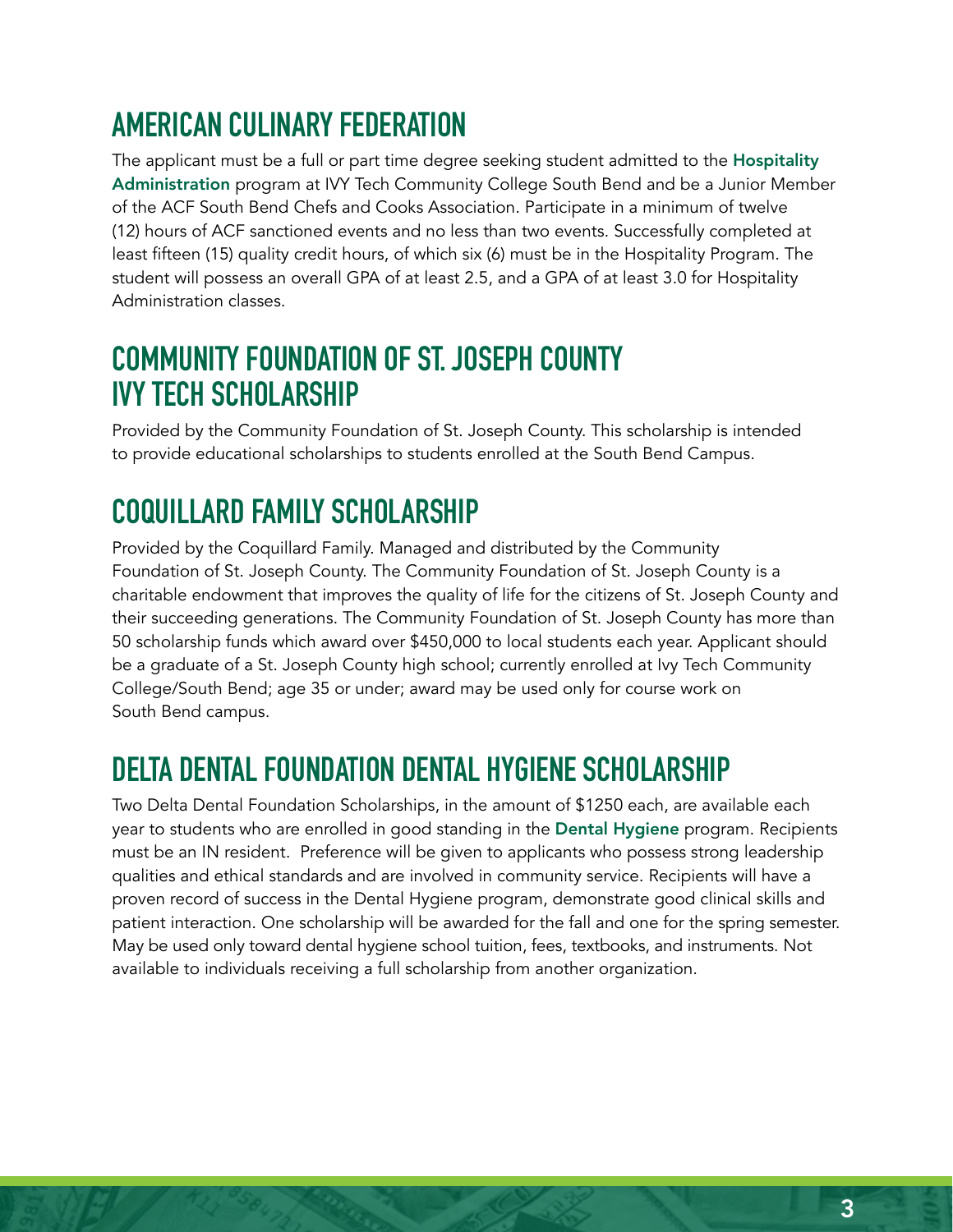# ELKHART COUNTY ADULT SCHOLARSHIP PROGRAM

The Ivy Tech Elkhart County Scholarship was created in 2020 thanks to the generosity of the County government. The purpose is to support local students who are preparing for technical careers and are training at the Elkhart County location and/or the Larry & Judy Garatoni Center for Advanced Manufacturing and Automation (iFLEX Lab). The student must be an Elkhart County resident who is at least 18 years of age and a first-generation immigrant student. Student must be enrolled in Advanced and Integrated Manufacturing Technology program and be willing to write a short essay detailing how they meet the requirements of this scholarship and how they plan to utilize the certificate in their career. For more information and to obtain an application for this specific scholarship, contact Jose Elizalde at [jelizalde1@ivytech.edu](mailto:jelizalde1%40ivytech.edu?subject=).

#### ELKHART GENERAL SCHOLARSHIP

Provided by Ivy Tech employees. This scholarship is intended to provide educational scholarships to students enrolled at the Elkhart County Campus.

# ELMER GILMORE SCHOLARSHIP

Provided in honor of Elmer Gilmore by his family, the scholarship is awarded to a current Ivy Tech student in any field of study who is at least 22 years of age. The student must have been an average student in high school and experienced difficulty gaining direction to his/her life. A letter of recommendation is required from the applicant's school or program chair.

#### FIELDS TRUST FOUNDATION SCHOLARSHIP

Provided by the Fields Trust Foundation. This scholarship is available to minority students enrolled at the Ivy Tech Community College South Bend campus.

#### FUTURES UNLIMITED ELKHART

Provided by the Ivy Tech Foundation for students enrolling in any field of study who are dislocated workers, women returning to the workforce, minorities, and/or welfare recipients. Selection criteria includes: financial need, proof of dislocated worker, woman returning to the workforce, minority or welfare recipient status and one letter of recommendation.

#### FUTURES UNLIMITED SOUTH BEND CAMPUS

Provided by the Ivy Tech Foundation for students enrolling in any field of study who are dislocated workers, women returning to the workforce, minorities, and/or welfare recipients. Selection criteria includes: financial need, proof of dislocated worker, woman returning to the workforce, minority or welfare recipient status and one letter of recommendation.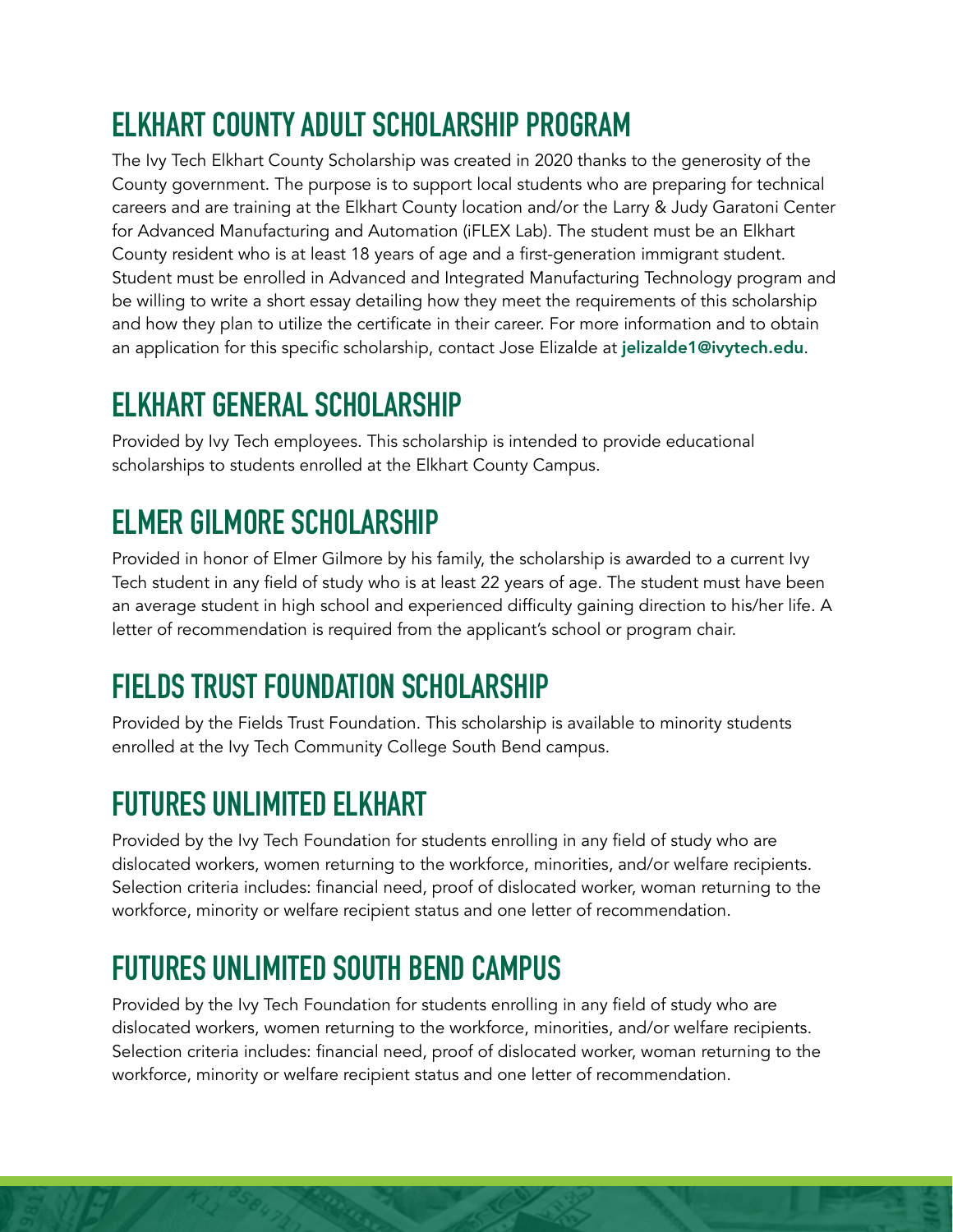# GERBER FAMILY SCHOLARSHIP

The Gerber Family Scholarship is for students attending Ivy Tech College South Bend enrolled in the [Health Sciences program](https://www.ivytech.edu/schools/index.html). Preference will be given to single parents.

#### HARVEY S. POLING, JR. SCHOLARSHIP - NORTH CENTRAL

This scholarship, held by the Ivy Tech Foundation, is established as a tribute to a veteran teacher and Ivy Tech administrator, Harvey S. Poling, Jr. to allow students in need to continue and finish their education in a timely fashion. To be eligible a student must be at least 28 years old, have completed at least one-half of the program of study, have a minimum 3.0 GPA, have financial need and have completed a current FAFSA.

#### IVY TECH LATINO SCHOLARSHIP

Recipient must be a first or second generation Latino who is enrolled in at least 6 credit hours at the South Bend campus and posses a minimum GPA of 2.75. Received or participated in at least one of the following: honors, awards, extra-curricular activities or community service. Must have financial need write an essay of not more than 300 words on a problem facing the Latino community and how it can be resolved, and a letter of recommendation from a teacher, counselor, advisor, instructor or clergy.

#### LUNG SCHOLARSHIP

Provided by Mervin and Dorothy Lung to any full or part-time student that is a Elkhart County resident enrolled at the Ivy Tech Elkhart County campus. Not receiving tuition assistance from other sources.

#### MEREDITH AND MARCELLA GOHN MEMORIAL SCHOLARSHIP

This scholarship is for a respiratory therapy student enrolled in the spring semester of their second year attending the Ivy Tech Elkhart County location. Student should have a minimum 3.0 GPA. A faculty recommendation letter, essay on why they chose the RESP career, and a list of extracurricular activities is required.

# MINERVA DITTON SCHOLARSHIP

Provided in memory of Minerva Ditton for a student in the [Design Technology/Architectural](https://www.ivytech.edu/design-technology/index.html)  [Specialty](https://www.ivytech.edu/design-technology/index.html) Program. Selection criteria: first semester full-time student.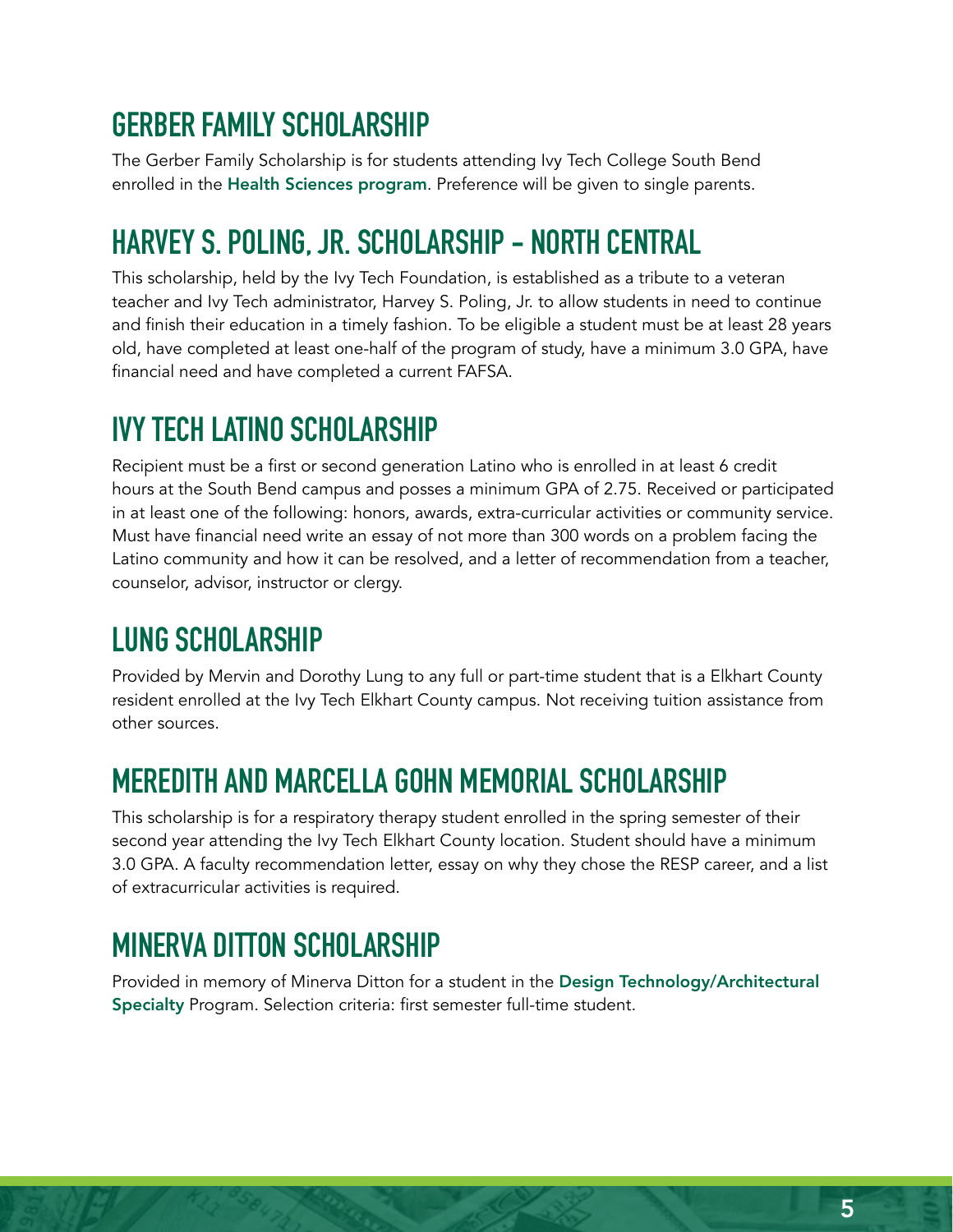#### MITTLER FAMILY FOUNDATION WELDING SCHOLARSHIP

The Mittler Family Foundation Welding Scholarship is awarded annually to cover the full cost of the welding institute for qualified candidates, including tuition and books. Candidates must hold a cumulative GPA of 2.0 or better and be enrolled in the [Welding](https://www.ivytech.edu/industrial-technology/index.html) program at Ivy Tech Community College, South Bend. Priority will be given to candidates who demonstrate a financial need, funds will be allocated to the students who show the most need.

# PFEIL CULINARY ARTS SCHOLARSHIP

Provided by the generosity of Dick and Donna Pfeil, this scholarship is for an Ivy Tech Student enrolled in the [Hospitality](https://www.ivytech.edu/hospitality-admin/index.html) program and seeking an Associates Degree. Applicant must be a 1st year student in the program, be enrolled full time and have financial need.

#### REGINA MCMANUS RESNIK SCHOLARSHIP

Started by George Resnik Sr. in honor of his wife, Regina McManus Resnick. Mrs. Resnick was a nurse and a recipient of the Katherine Kasper Healthcare Award. This scholarship is for a full or part-time student who is in good standing and enrolled in the **School of Health** [Sciences](https://www.ivytech.edu/schools/index.html) program.

#### SGA SOUTH BEND

The Student Government Association Scholarship is for students enrolled at the South Bend Ivy Tech campus and are in Student Government Association or a club officer, and must have a GPA of 2.0 or higher. This scholarship is only awarded for students attending the summer semester.

# SOUTH BEND CLINIC SCHOOL OF HEALTH SCIENCES

Provided by the South Bend Clinic. Managed and distributed through the Community Foundation of St. Joseph County. The South Bend Clinic is a comprehensive, multi-specialty physician group serving the Michiana region for over 90 years. With over 100 medical and surgical providers in over 22 different specialty and primary care disciplines, the Clinic is the largest medical group in northern Indiana and southwestern Michigan. Applicants must be a full or part-time degree seeking student who is a St. Joseph County resident attending the South Bend campus and be enrolled in a program in the [School of Health Sciences](https://www.ivytech.edu/schools/index.html). Preference given to EMT certified [Paramedic Science](https://www.ivytech.edu/paramedic-science/index.html) students, 2nd year [Respiratory Care](https://www.ivytech.edu/respiratory-therapy/index.html) students, [Medical Assisting](https://www.ivytech.edu/medical-assisting/index.html) students, and 2nd year [Medical Laboratory Technology](https://www.ivytech.edu/medical-laboratory-tech/index.html) students.